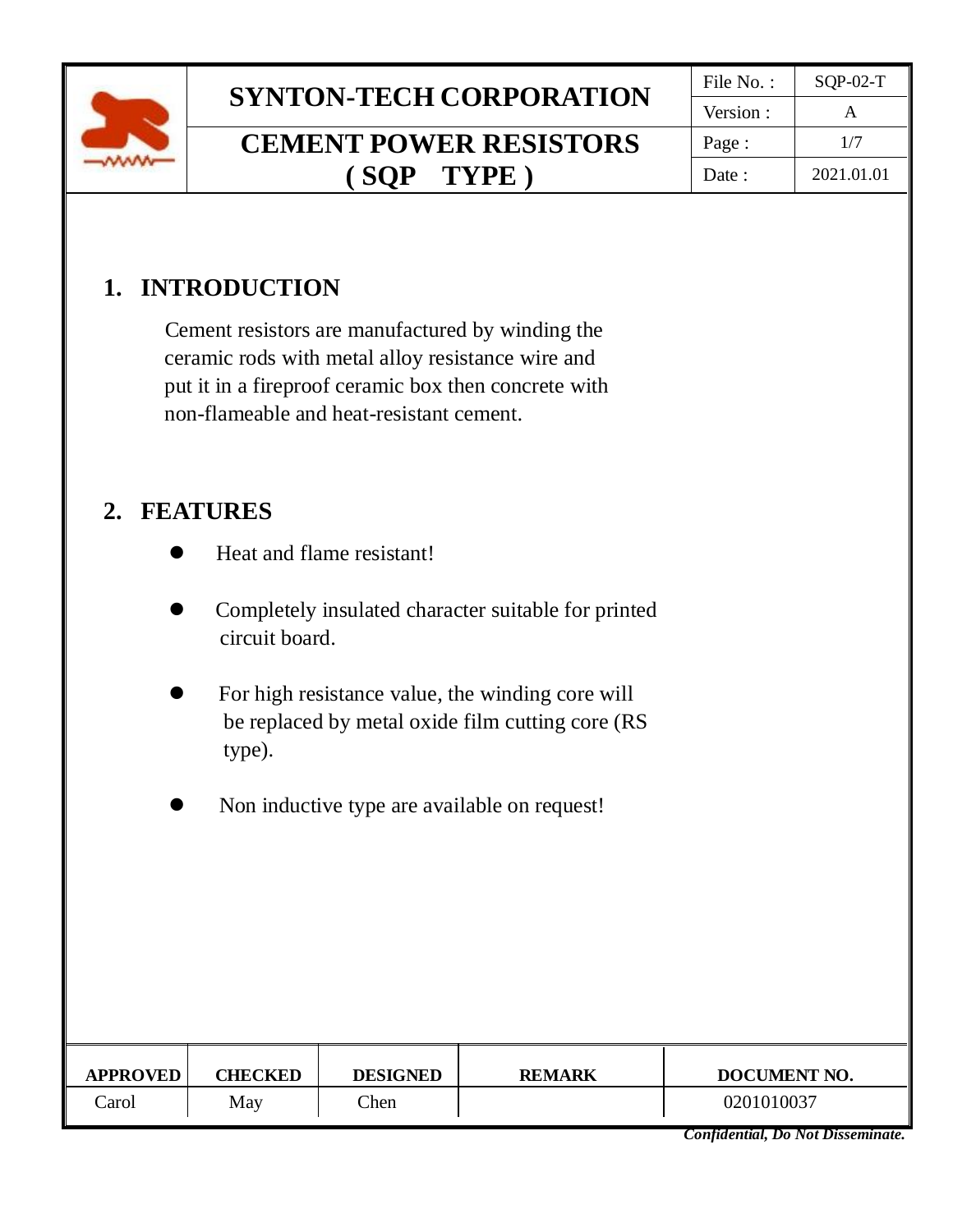

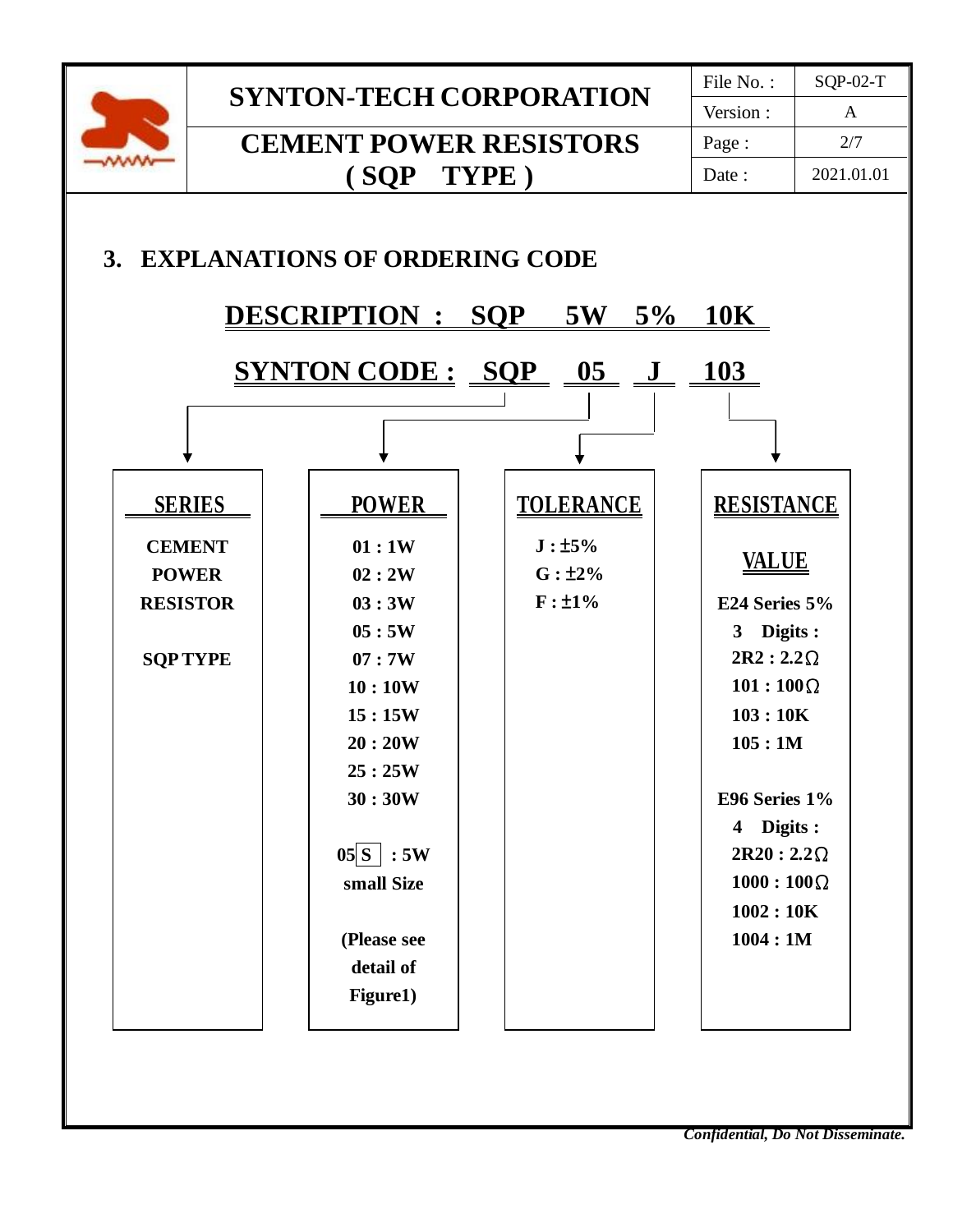

## **SYNTON-TECH CORPORATION**

## **CEMENT POWER RESISTORS ( SQP TYPE )**

| File No.: | $SOP-02-T$   |  |  |
|-----------|--------------|--|--|
| Version:  | $\mathsf{A}$ |  |  |
| Page:     | 3/7          |  |  |
| Date:     | 2021.01.01   |  |  |

## **4. ELECTRICAL CHARACTERISTICS**

| <b>TYPE</b>                  | Power<br>Rating at<br>$70^{\circ}$ C | Maximum<br>Working Volt.                                                  | Maximum<br>Overload Volt. | Dielectric<br>withstanding<br>Volt. | Value Range                  |                                       |  |  |
|------------------------------|--------------------------------------|---------------------------------------------------------------------------|---------------------------|-------------------------------------|------------------------------|---------------------------------------|--|--|
|                              |                                      |                                                                           |                           |                                     | <b>SPECIAL</b>               | <b>STANDARD</b>                       |  |  |
| $SQP-01$                     | 1W                                   | 200V                                                                      | 400V                      | 400V                                | $0.01\Omega \sim 0.09\Omega$ | $0.1 \Omega \sim 10 K \Omega$         |  |  |
| $SQP-02$                     | 2W                                   | 250V                                                                      | 500V                      | 500V                                | $0.01\Omega \sim 0.09\Omega$ | $0.1 \Omega \sim 10 K \Omega$         |  |  |
| $SQP-03$                     | 3W                                   | 350V                                                                      | 700V                      | 700V                                | $0.01\Omega \sim 0.09\Omega$ | $0.1 \Omega \sim 33 K \Omega$         |  |  |
| $SQP-05S$                    | 5W                                   | 350V                                                                      | 700V                      | 700V                                | $0.01\Omega \sim 0.09\Omega$ | $0.1 \Omega \sim 33 \text{K} \Omega$  |  |  |
| $SQP-05$                     | 5W                                   | 350V                                                                      | 700V                      | 700V                                | $0.01\Omega \sim 0.09\Omega$ | $0.1 \Omega \sim 50 K \Omega$         |  |  |
| $SQP-07S$                    | 7W                                   | 500V                                                                      | 1000V                     | 1000V                               | $0.01\Omega \sim 0.09\Omega$ | $0.1 \Omega \sim 50 K \Omega$         |  |  |
| $SQP-07$                     | 7W                                   | 500V                                                                      | 1000V                     | 1000V                               | $0.01\Omega \sim 0.09\Omega$ | $0.1 \Omega \sim 50 \text{K} \Omega$  |  |  |
| $SQP-10S$                    | 10W                                  | 500V                                                                      | 1000V                     | 1000V                               | $0.01\Omega \sim 0.09\Omega$ | $0.1 \Omega \sim 50 \text{K} \Omega$  |  |  |
| $SQP-10$                     | 10W                                  | 500V                                                                      | 1000V                     | 1000V                               | $0.01\Omega \sim 0.09\Omega$ | $0.1 \Omega \sim 50 \text{K} \Omega$  |  |  |
| $SQP-15$                     | 15W                                  | 500V                                                                      | 1000V                     | 1000V                               | $0.01\Omega \sim 0.09\Omega$ | $0.1 \Omega \sim 150 K \Omega$        |  |  |
| $SQP-20$                     | <b>20W</b>                           | 500V                                                                      | 1000V                     | 1000V                               | $0.01\Omega \sim 0.09\Omega$ | $0.1 \Omega \sim 150 \text{K} \Omega$ |  |  |
| $SQP-25S$                    | 25W                                  | 500V                                                                      | 1000V                     | 1000V                               | $0.01\Omega \sim 0.09\Omega$ | $0.1 \Omega \sim 150 \text{K} \Omega$ |  |  |
| SQP-30SS                     | 30W                                  | 500V                                                                      | 1000V                     | 1000V                               | $0.01\Omega \sim 0.09\Omega$ | $0.1 \Omega \sim 150 K \Omega$        |  |  |
| <b>Operating Temp. Range</b> |                                      | $-55^{\circ}$ C ~ +155 $^{\circ}$ C                                       |                           |                                     |                              |                                       |  |  |
| Temp. Coefficient            |                                      | $\pm 300$ PPM / °C<br>special low to $\pm 25$ PPM, high to $\pm 1500$ PPM |                           |                                     |                              |                                       |  |  |

Figure 1

 \* Standard resistance is at the above list, below or over this resistance on request.

\* Non-Inductive type up to  $50\Omega$  only.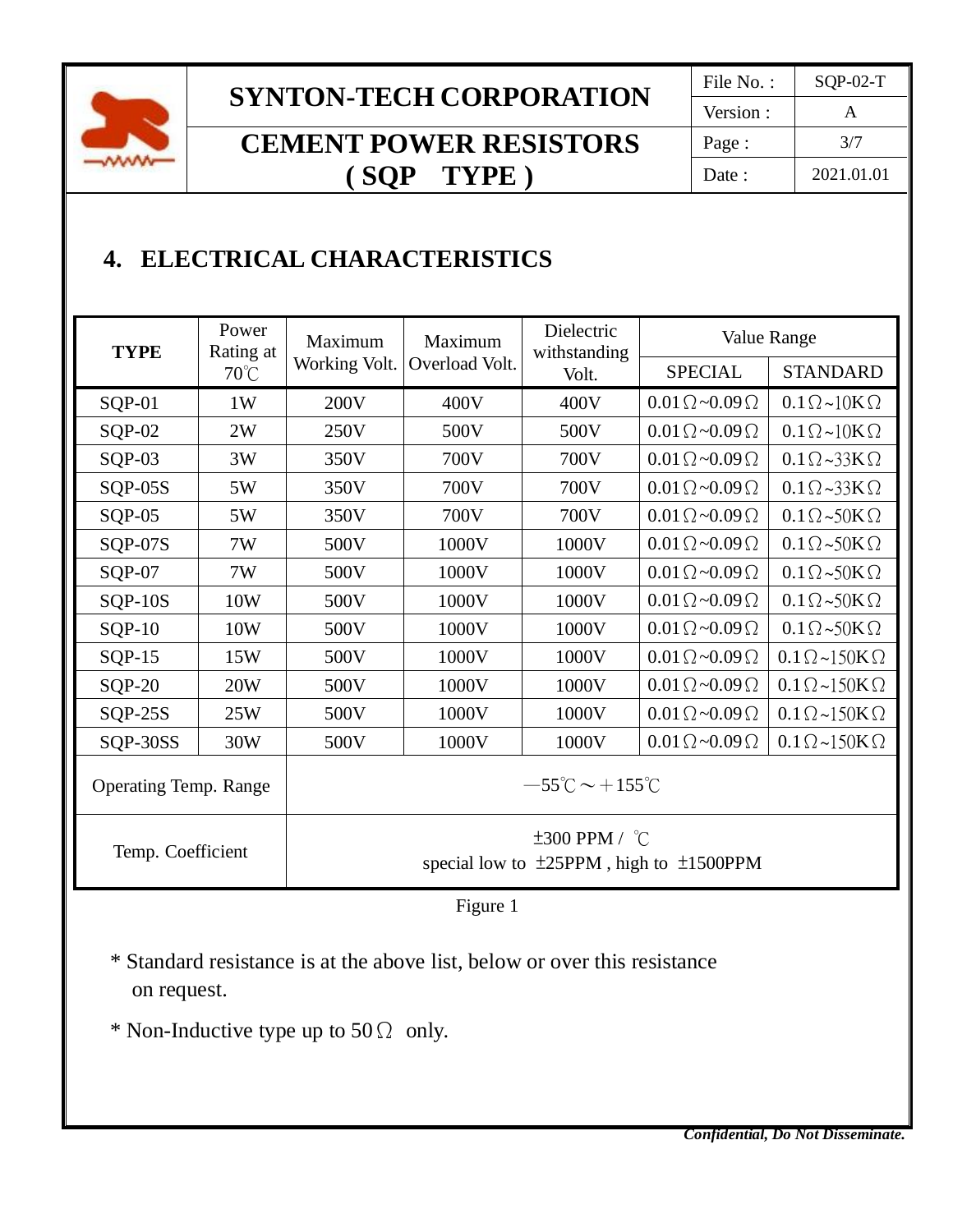

## **6. TEMPERATURE RISE**



*Confidential, Do Not Disseminate.*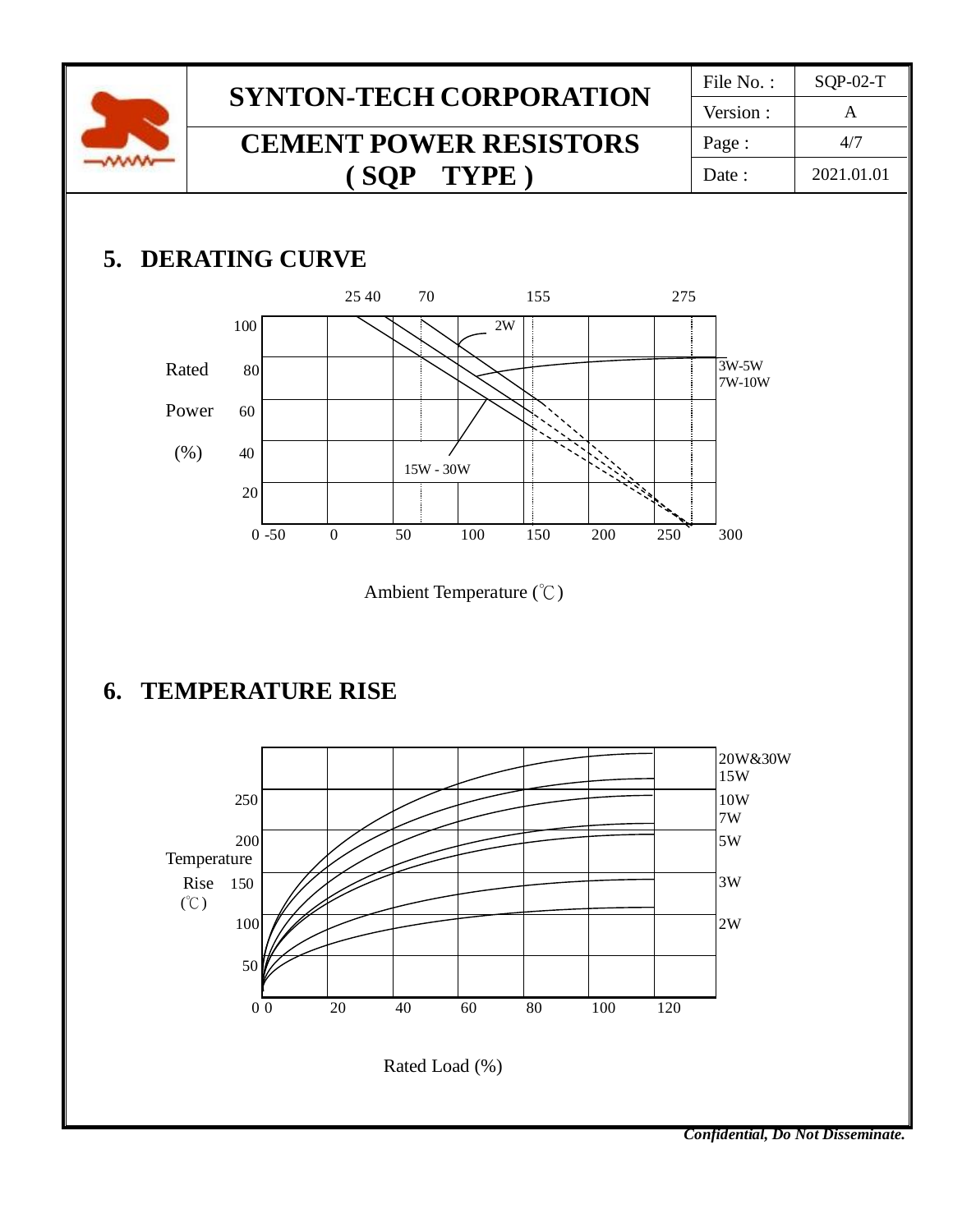

*Confidential, Do Not Disseminate.*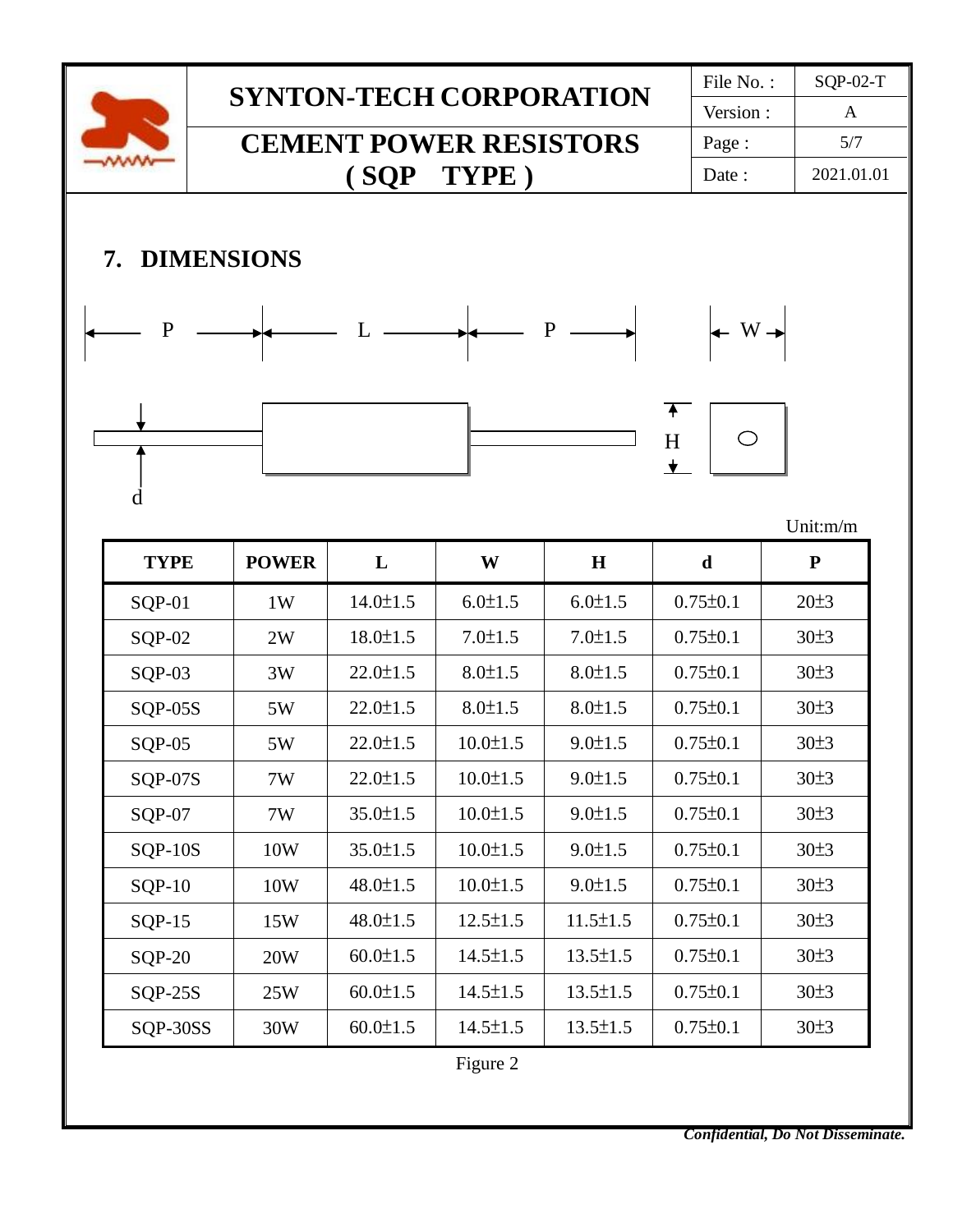

# **SYNTON-TECH CORPORATION**  $\begin{array}{|c|c|c|c|c|c|c|c|}\hline \text{File No. :} & \text{SQP-02-T} \\\hline \text{Version :} & \text{A}\hline \end{array}$

## **CEMENT POWER RESISTORS ( SQP TYPE )**

Version : Page :  $6/7$ Date : 2021.01.01

## **8. ENVIRONMENTAL CHARACTERISTICS**

#### **(1) Short-Time Overload**

Test Method : 2.5 time RC WV for 5 seconds. Acceptance Standard :  $\pm$  (2 %+0.05 Ω)

#### **(2) Temperature Coefficient of Resistance**

 Test Method : -55℃ ~ 125℃ Acceptance Standard : ±300ppm/℃

#### **(3) Insulation Resistance**

Test Method : in V-Block Acceptance Standard : >1,000MΩ

#### **(4) Solderbility**

Test Method : 260±5℃ for 3±0.5 seconds Acceptance Standard : 95% min. covering

#### **(5) Resistance to Solvent**

Test Method : Trichroethane for 1 min. with ultrasonic Acceptance Standard : no deterioration of coations and markings

#### **(6) Terminal Strength**

Test Method : Direct load for 10 sec. In the direction of the terminal leads Acceptance Standard : $\geq 2.54$ kg (24.5N)

#### **(7) Pulse overload**

Test Method : 4 times RC WV 10000 cycles (1 sec. on 25 sec. off) Acceptance Standard :  $\pm(2\%+0.05\,\Omega)$